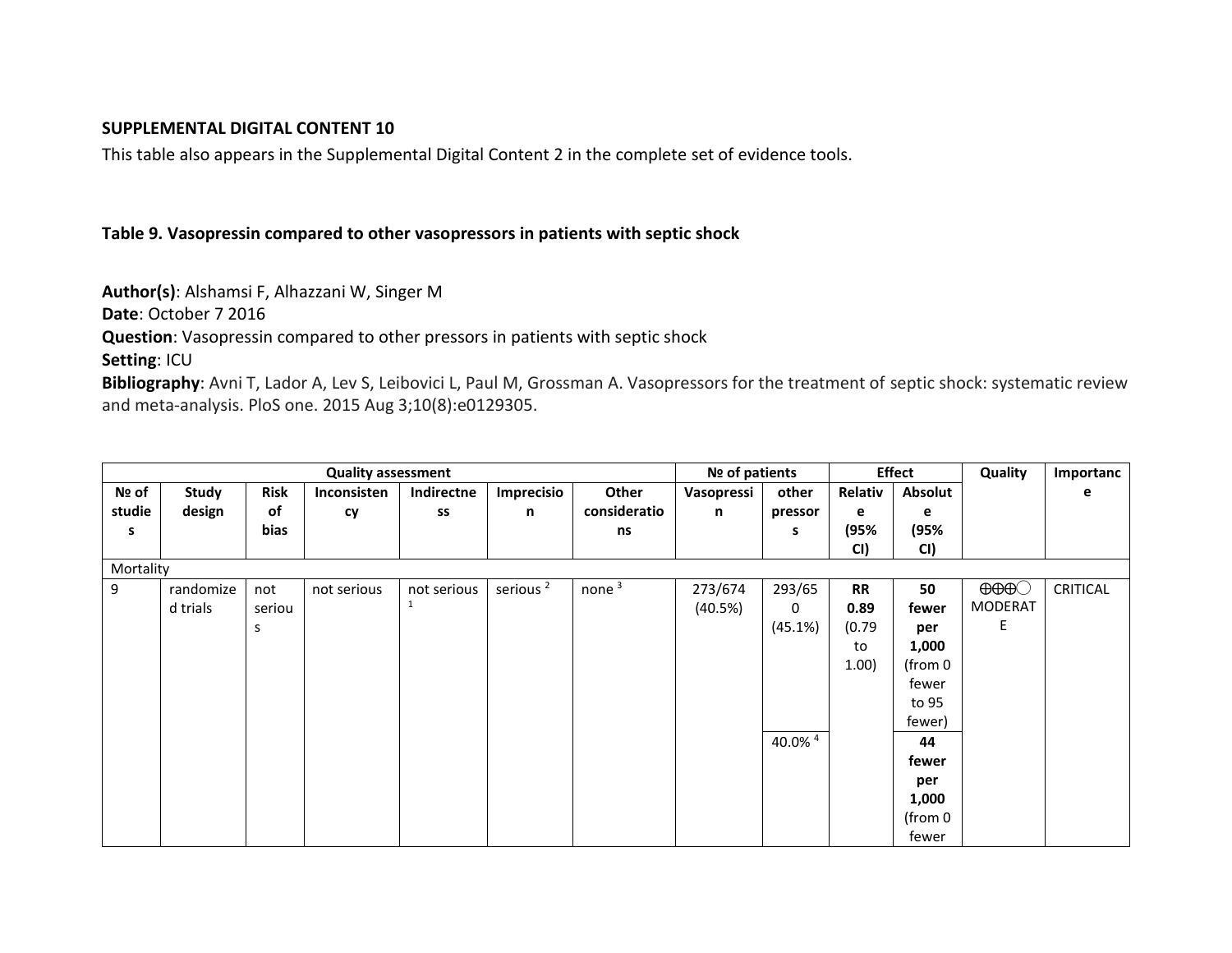|  |  |  |  |  | $\sim$ $\sim$<br>~~<br>ະບ ບ⊤ |  |
|--|--|--|--|--|------------------------------|--|
|  |  |  |  |  | tewer                        |  |

**CI:** Confidence interval; **RR:** Risk ratio

- 1. Although there was some indirectness at the intervention level, majority of trials used a combination of AVP or terlipressin with norepinephrine in the intervention arm, however, a sensitivity analysis excluding these studies did not significantly affect the quality of evidence or direction of treatment effect, therefore, we did not downgrade for indirectness
- 2. The CI interval included significant benefit and crossed the unity line, therefore, we downgraded the quality of evidence for imprecision by one level
- 3. We could not reliably assess for publication bias due to small number of included studies
- 4. Data on septic shock mortality from Sepsis-3